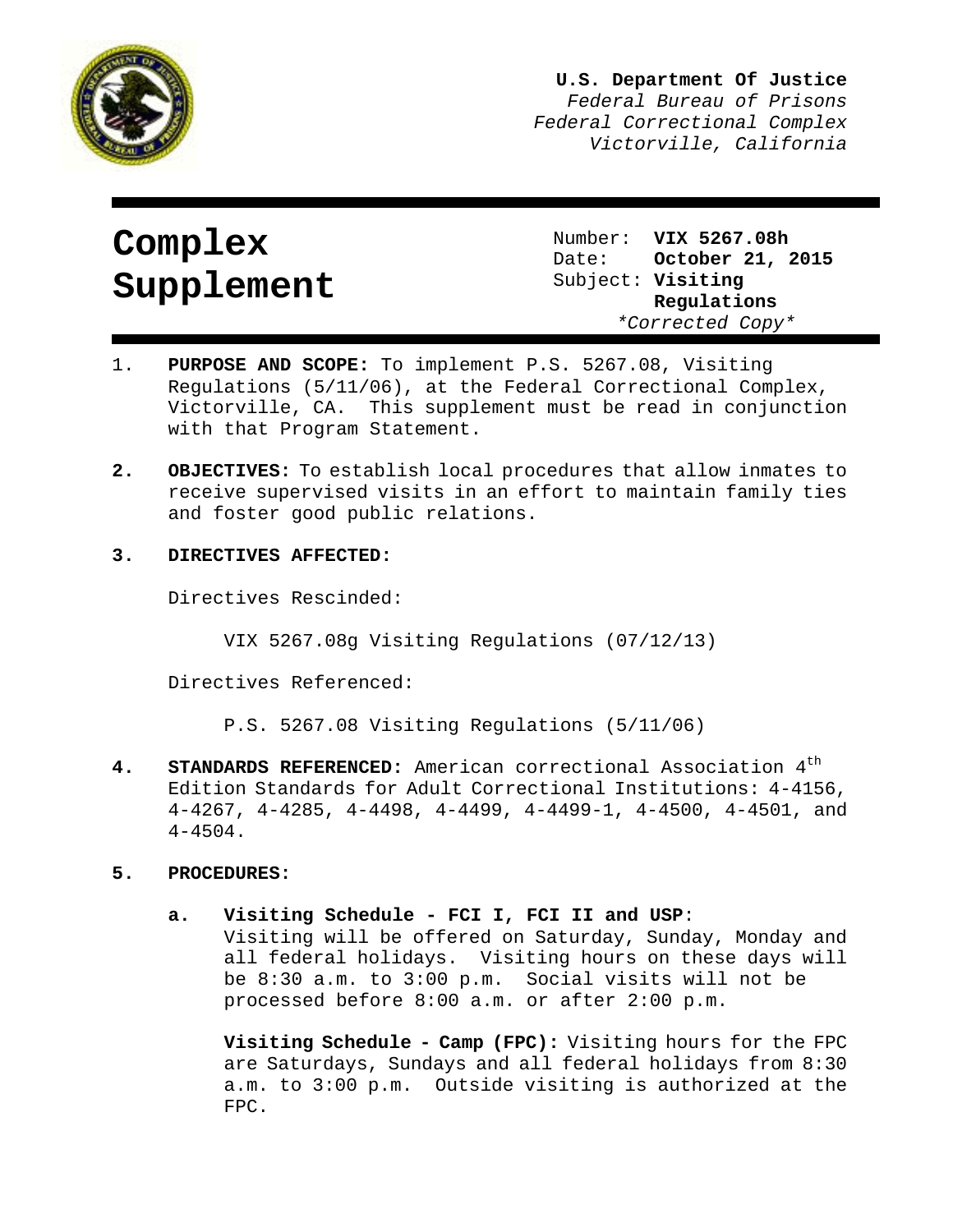**FCC Address:** 13777 Air Expressway Blvd., Victorville, California.

**Directions:** From Interstate 15, take the "D" street exit TURN LEFT on Hwy 18, Take Rt 66/Hwy 18 to Air Expressway Blvd TURN LEFT, Take Air Expressway Blvd to George Blvd TURN LEFT onto FCC property. From Hwy 395, TURN LEFT on Air Expressway Blvd to George Blvd TURN RIGHT onto FCC property. **USP Phone:** (760) 530-5000 **FCI I Phone:** (760) 246-2400 **FCI II Phone:** (760) 530-5700 **SCP Phone:** (760) 530-5700 **Local Transportation:** Airport, Amtrak, Taxi Service

Persons who are under the influence or in possession of drugs and/or alcohol will not be permitted into the institution.

These written guidelines are available on the internet at [WWW.Bop.gov.](http://www.bop.gov/) A summary is also provided to visitors at the Front Lobby (Attachment A).

### **b. Frequency of Visits and Number of Visitors:**

- (1) **USP**: Inmates will be allotted 40 visiting points on the first day of each month. One hour of visiting equals two points on weekdays, weekends, and holidays. Points will not carry over from one month to another. For point computation, after 15 minutes, any portion of an hour will count as a full hour. Inmates will be limited to four (4) approved visitors. The total number of visitors may be exceeded by three children when those children are under the age of ten and will not occupy a seat during the visit. If a child occupies a seat, that child will be considered an adult visitor. Children may be in the play area or sitting in the lap of a visitor. Children will not be allowed to sit on the floor of the visiting room. Children under the age of 16 may not visit unless accompanied by a responsible adult. Inmates are not allowed in the children play area.
- (2) **FCI I and FCI II**: Each inmate will be provided seating for not more than four visitors. A "visitor" is defined as an adult or child who occupies a seat during the visit.

The total number of visitors may be exceeded by three children when those children are under the age of ten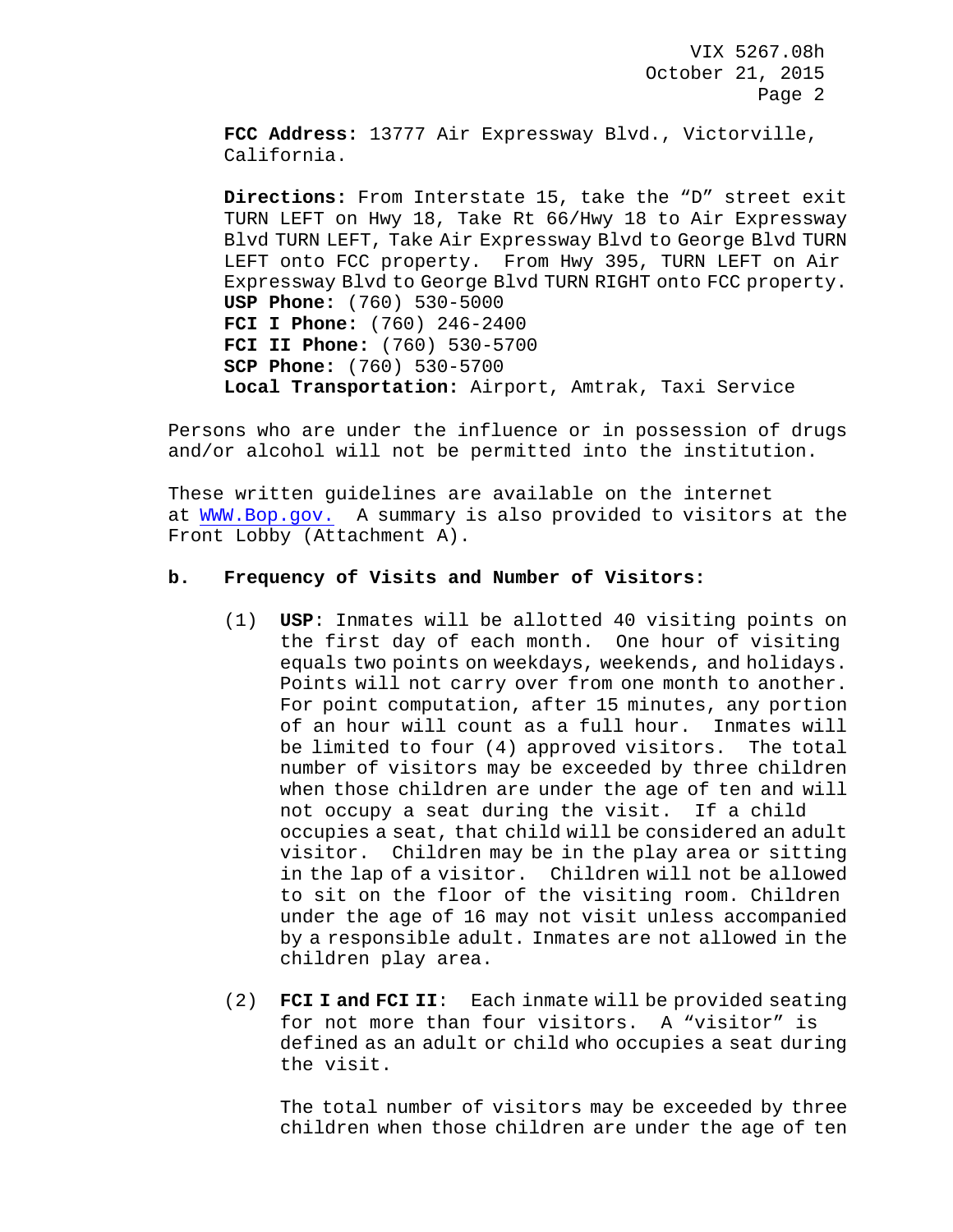and will not occupy a seat during the visit. If a child occupies a seat, that child will be considered an adult visitor. Children may be in the play area or sitting in the lap of a visitor. Children will not be allowed to sit on the floor of the visiting room. Inmates are not allowed in the children play area. Inmates will be limited to 40 visiting points per month. Two points per hour, or any fraction of an hour, will be calculated on weekends and holidays. One point per hour will be calculated on weekdays or evening visits. Unused points will not carry over to the following month.

(3) **Camp:** Each inmate will be provided seating for not more than four visitors. A "visitor" is defined as an adult or child who occupies a seat during the visit.

 The total number of visitors may be exceeded by three children when those children are under the age of ten and will not occupy a seat during the visit. If a child occupies a seat, that child will be considered an adult visitor. Children may be in the play area or sitting in the lap of a visitor. Children will not be allowed to sit on the floor of the visiting room. Inmates are not allowed in the children play area. Inmates will be limited to 40 visiting points per month. Two points per hour, or any fraction of an hour, will be calculated on weekends and holidays. Unused points will not carry over to the following month.

- (4) A maximum of 20 visitors will be authorized on an inmate's approved visiting list. An inmate may submit an Inmate Request to a Staff Member during Open House hours whenever a change is desired no matter the frequency of changes.
- (5) The number of visitors/inmates/staff will not exceed the posted rated capacity of each visiting area. The Operations Lieutenant and/or Institution Duty Officer are authorized to deny a visit or terminate visits in the event of overcrowding or if conduct interferes with normal institution operations.
- (6) Should a proposed visitor's visiting application be questionable, e.g., discrepancy in application, NCIC hit, etc., the Unit Manager has the authority to disapprove a proposed visitor. The Warden has the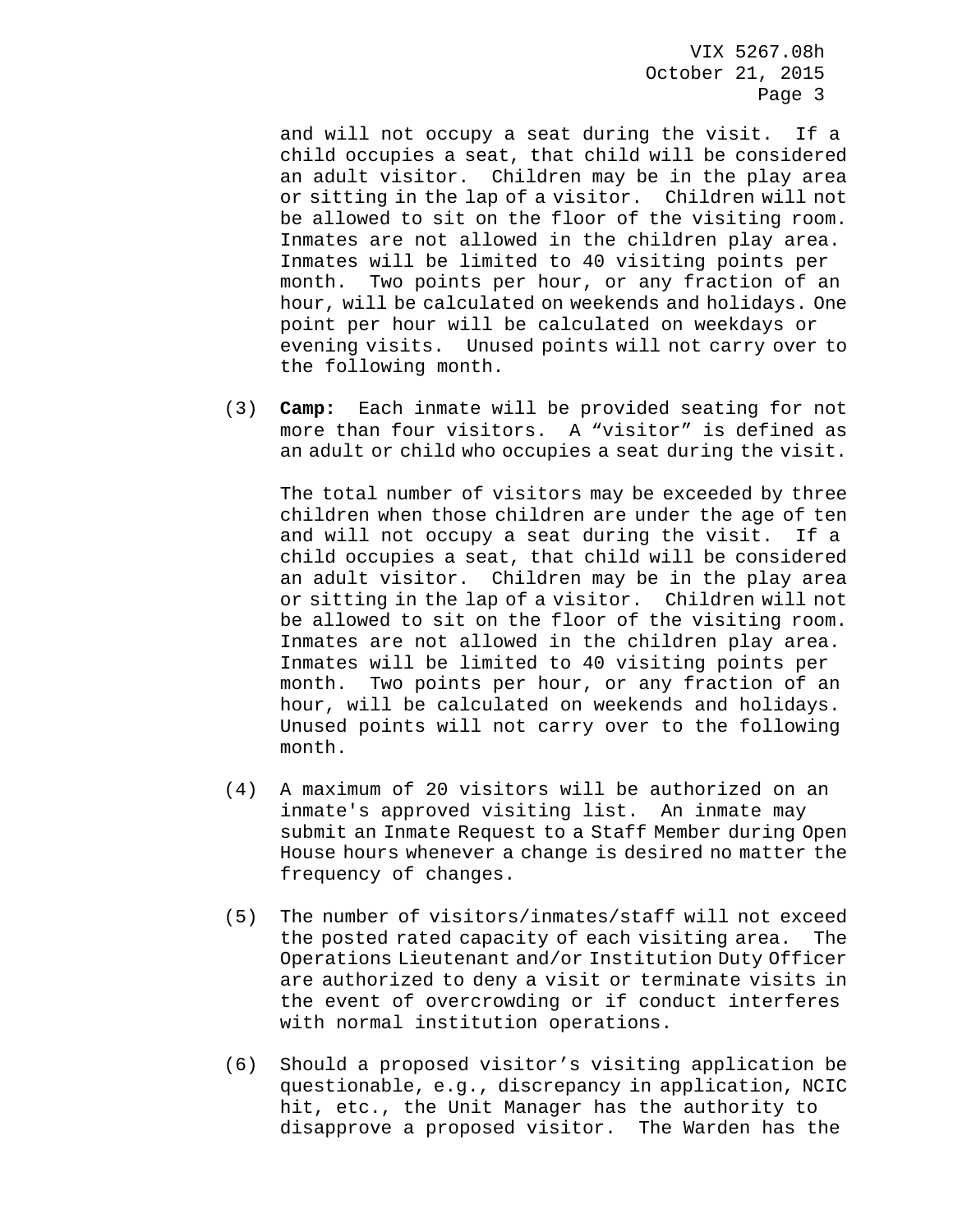authority to make an exception to the prior relationship requirement.

- (7) The Unit Manager is responsible for approving or denying proposed visitors. If a proposed visitor is denied, the Unit Manager notifies the inmate, who in turn is responsible for notifying the proposed visitor of the denial. Applications requiring further review are forwarded to the Warden for approval or denial.
- **c. Visitor Identification:** All visitors requesting entry into the institution will have their photo identification (photo ID) entered into the Web-based Visiting program. Any visitor refusing to have their picture input will be denied entry. Any visitor who has been denied entrance for any reason must depart the grounds of the institution within a reasonable time period.
	- (1) **Entry into the Institution:** Staff will verify the identity of each visitor by comparing a valid driver's license or official photo ID, (i.e., Military or State Identification, passport), to the photo in the Web-based Visiting program. Club membership cards or check cashing cards are not acceptable for official identification. Additionally, Mexican Consulate Identification Cards will not be accepted as a form of identification for visitors to enter the Federal Correctional Complex. Once a visitor has been verified and is on the inmates' visiting list, the visitor will be processed for visiting. Visitors shall park only in designated parking areas.
	- (2) All visitors will read and sign Form BP-A0224, Notification to Visitor. It is the inmate's responsibility to ensure his visitors receive a copy of the instructions, guidelines, and policies for visiting.
	- (3) **Exiting the Institution:** Upon conclusion of a visit, all visitors will be identified at the front desk of the visiting room using photo ID and hand stamp. The escorting officer will also verify the visitor's identification at the door of the visiting room prior to the visitor leaving the visiting room. The Control Center Officer will again identify all visitors by photo ID and hand stamp prior to the visitor leaving the facility.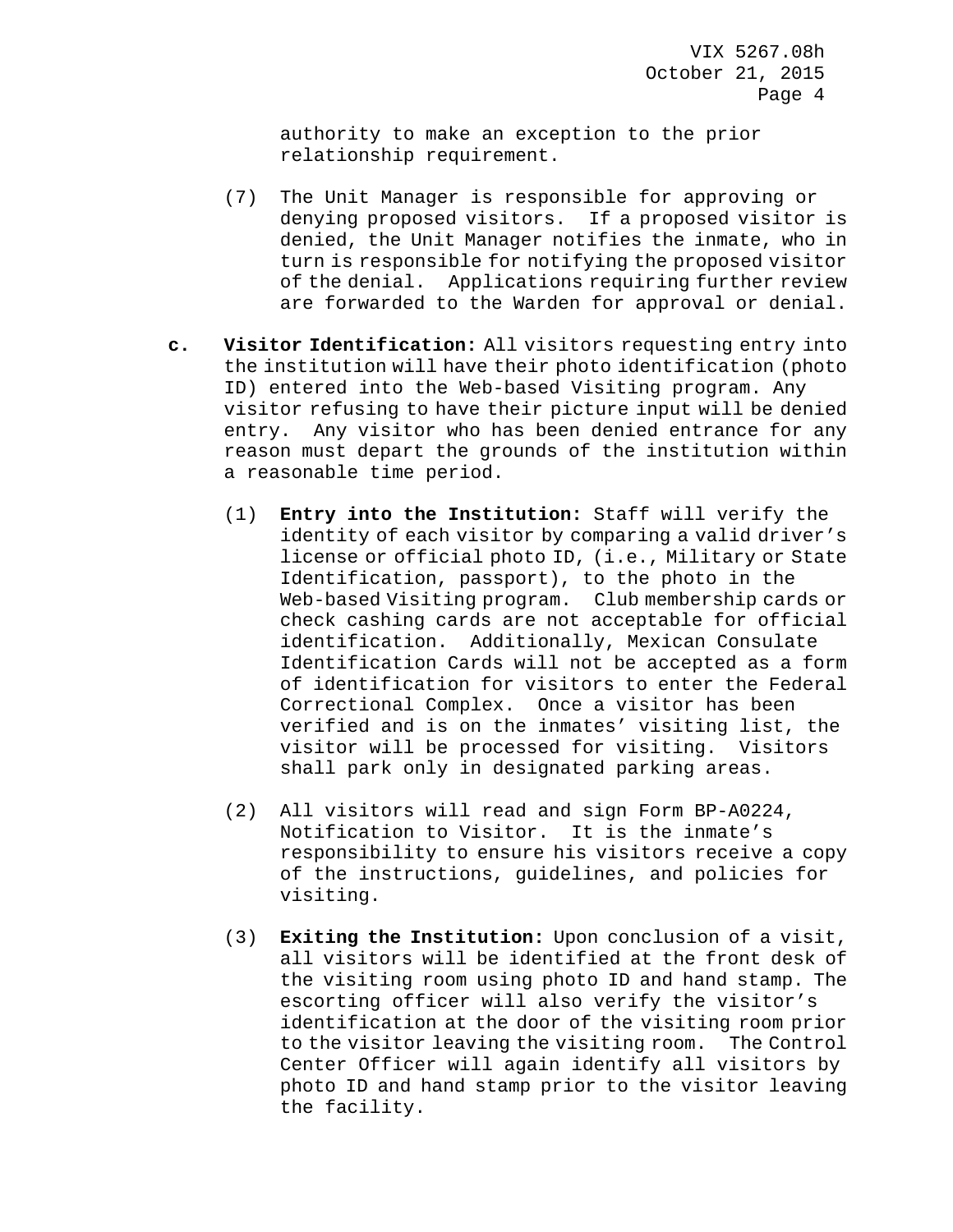## **d. Inmate Identification:**

- (1) **In-processing:** The Visiting Room Officer will positively identify the inmate by photo ID (commissary card). In addition, the Web-based Visiting program may be used. Inmates will not be allowed to enter the visiting room without the appropriate identification. Each inmate will have a Visiting Room Property Form completed prior to admission into the visiting area. A pat search will be conducted on all inmates entering the visiting room. Ordinarily, a hand-held metal detector will used during the pat search.
- (2) **Out-processing:** Inmates will be positively identified by photo ID. In addition, the Web-based Visiting program may be used for identification prior to leaving the visiting room. All FCI and USP inmates will be visually searched and scanned by metal<br>detector prior to leaving the visiting area. FCI II detector prior to leaving the visiting area. inmates' personal belongings (i.e. clothing, shoes) will be scanned in the Scanmax 15 prior to their departing the visiting room. A minimum of 10% of FPC inmates will be visually searched. Out-processing of inmates from the visiting room will cease 30 minutes prior to the end of visiting hours, and will not resume until all visitors have been escorted from the Visiting Room.

All inmates will be positively identified and accounted for by their commissary card (photo and register number) prior to visitors departing the visiting room.

- **e. Authorized Inmate Personal Property:** Only the following items will be authorized for entry into the Visiting Room:
	- ∙ Wedding Band
	- ∙ White Handkerchief
	- ∙ Religious Medal or headgear
	- ∙ Prescription Eyeglasses (no case)
	- ∙ Essential Medication (Asthma Inhaler, Nitroglycerine limited to the amount needed during the visit) to be maintained by the Visiting Room Officer.

The Visiting Room Inmate Property form initiated during in-processing will be referred to during an inmate's out-processing from the visiting room. The Visiting Room Officer will compare the list with all items in the inmate's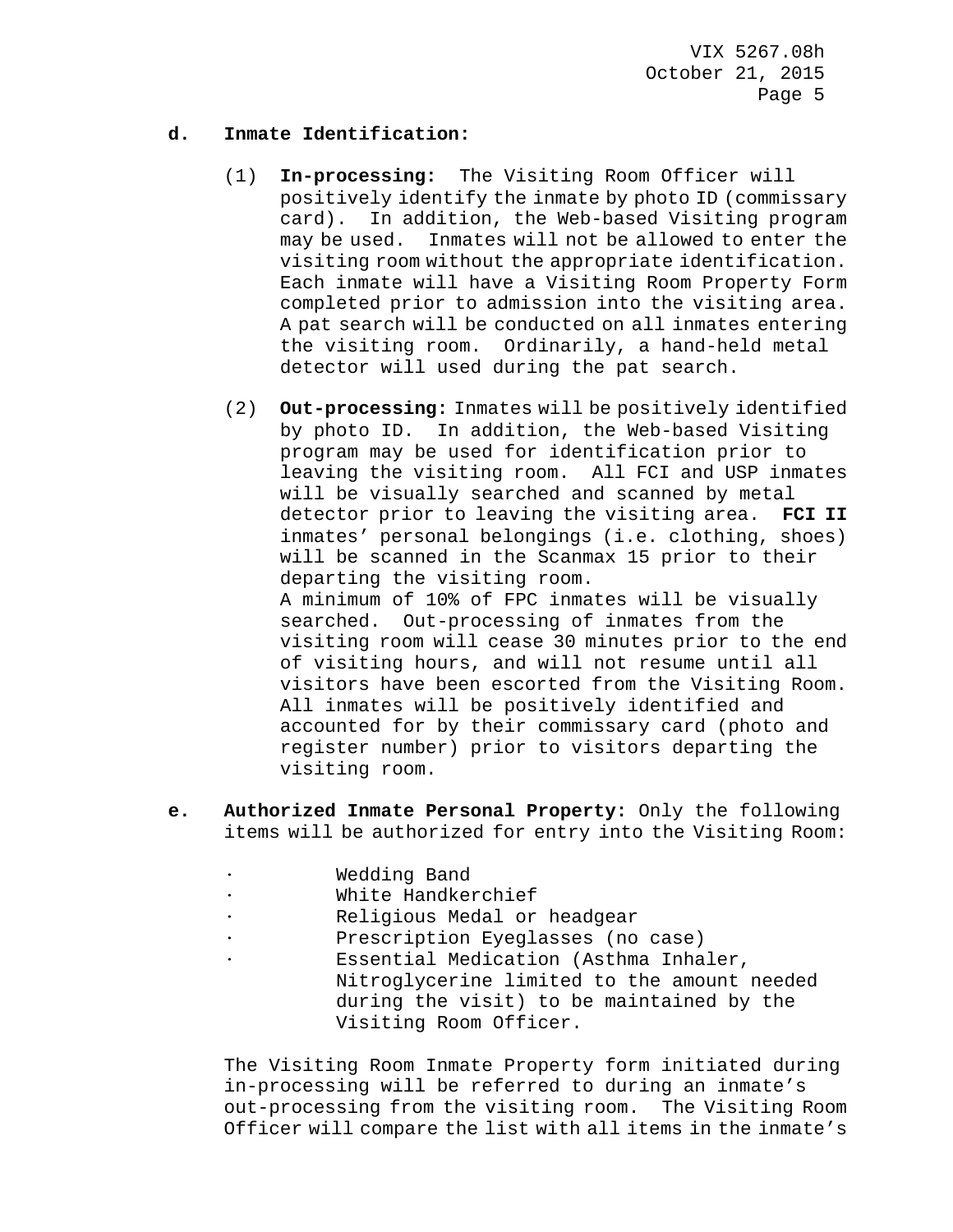possession to ensure the inmate leaves with the same property with which they entered. Any property found on the inmate that was not inventoried prior to the inmate entering the visiting room will be confiscated. A confiscation form (along with the property) will be turned over to the Operations Lieutenant and an incident report will be written. It is the inmate's responsibility to declare all personal property prior to entering the visiting room.

The Visiting Room Officer will not dispense medication. Inmates requiring life-sustaining medications will be allowed to store their medication at the Officers Station. No other medication will be allowed in the Visiting Room.

- **f. Authorized Visitor Personal Property**: Only the following items will be authorized for entry into the Visiting Room:
	- Small clear plastic container/bag no larger than 8"x12"
	- No more than \$20 (in change) for vending machines, no dollar bills
	- Photo Identification
	- Essential Medication (Asthma Inhaler, Nitroglycerine limited to the amount needed during the visit) to be maintained by the Visiting Room Officer

The following items will be permitted, per child, for infant visitors:

- Two (2) diapers
- One (1) package baby wipes (unopened)
- One (1) change of infant clothing
- Two (2) clear baby bottles with contents
- Two (2) small jars of baby food. (unopened)
- One (1) receiving blanket
- One (1) clear drinking cup
- Medium clear plastic container/bag no larger than 12"x16"

The Visiting Room Officer will not dispense medication. Visitors requiring life-sustaining medications will be allowed to store their medication at the Officers Station. No other medication will be allowed in the Visiting Room.

**g. Searches:** All personal property entering the institution will be searched and screened prior to the visitor being admitted to the Visiting Room.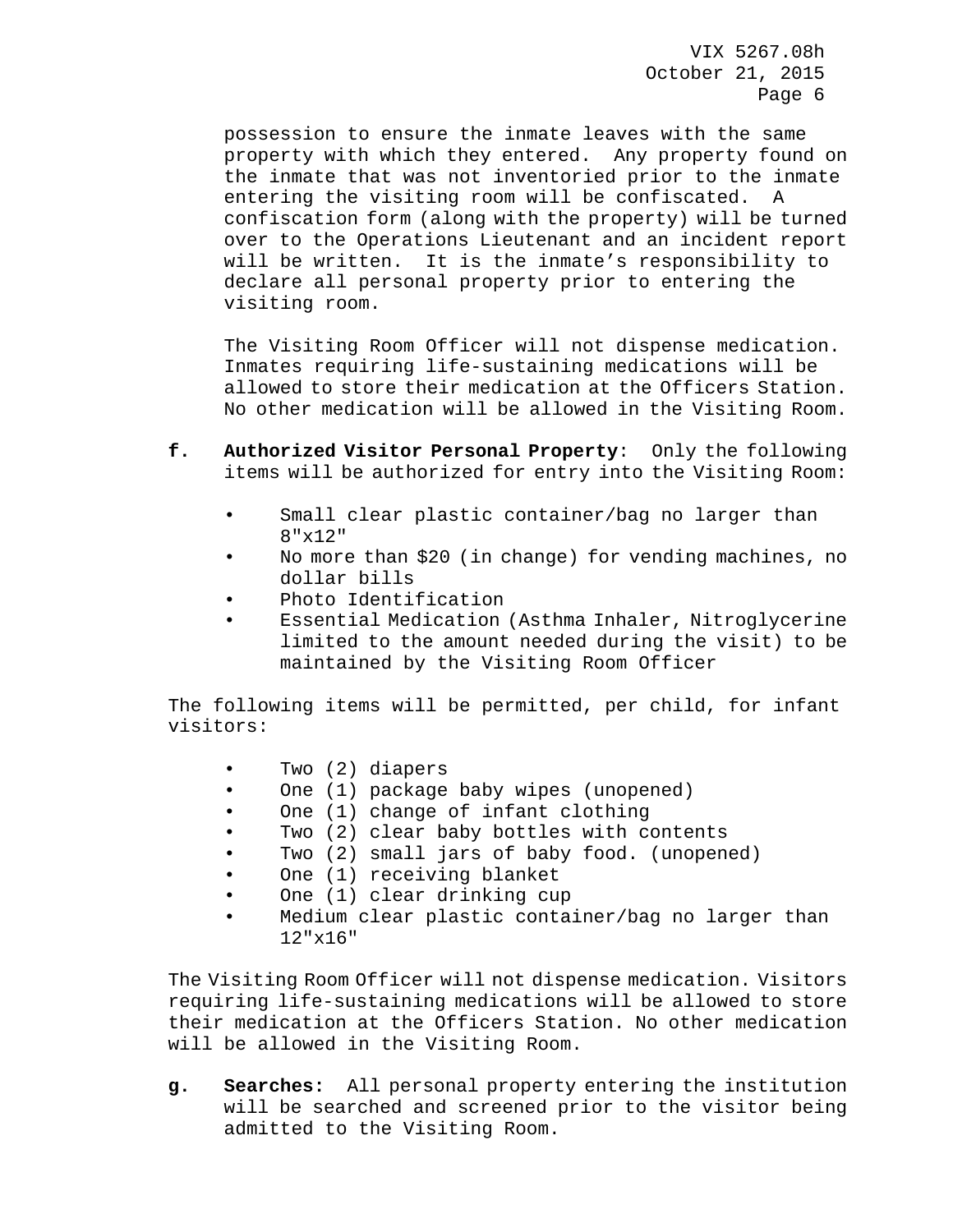- (1) Visitors are not authorized to bring anything into the institution to give to an inmate.
- (2) Visitors may be required to be screened by electronic drug detection devices prior to admission into the facility. Breathalyzer, urinalysis, and pat searches of visitors must be approved by the Warden or their designee.
- (3) The Warden or designee may subject inmates and their visitors to a closely supervised visit when there is a suspicion that the visitor is attempting to introduce contraband; when there has been a history of contraband introduction or attempted contraband introduction; or when, based on sound correctional judgment, there is any concern about a visit. The Warden or designee may deny visiting when a controlled or closely supervised visit is not possible.
- **h. OTHER/SPECIAL VISITORS:** The Warden is the approving authority for visits by representatives of community groups or other special visitors. Except as specified, the conditions of visiting for special visitors are the same as for regular visitors. All special visitors will have a photo taken for entry into the Web-based Visiting program.
	- (1) **Consular Visitors:** Visits by a consular representative will be arranged by unit staff. The Unit Manager will submit an Entrance Memorandum to the Warden when such visits occur. A copy of the approved memorandum will be distributed as indicated on the Entrance Memorandum prior to the arrival of the consular. The unit team will supervise consular visits when the visits occur beyond regular visiting days and hours.
	- (2) **Clergy Visits/Community Groups:** An Entrance Memorandum requesting the visit and indicating staff responsible for supervision of the visit, typically Religious Services staff, must be approved by the Warden and distributed as indicated on the Entrance Memorandum.
	- (3) **Attorney Visits:** Attorney visits will ordinarily be conducted during normal visiting hours. Prior to the visit, Attorneys shall complete form BP-A0241,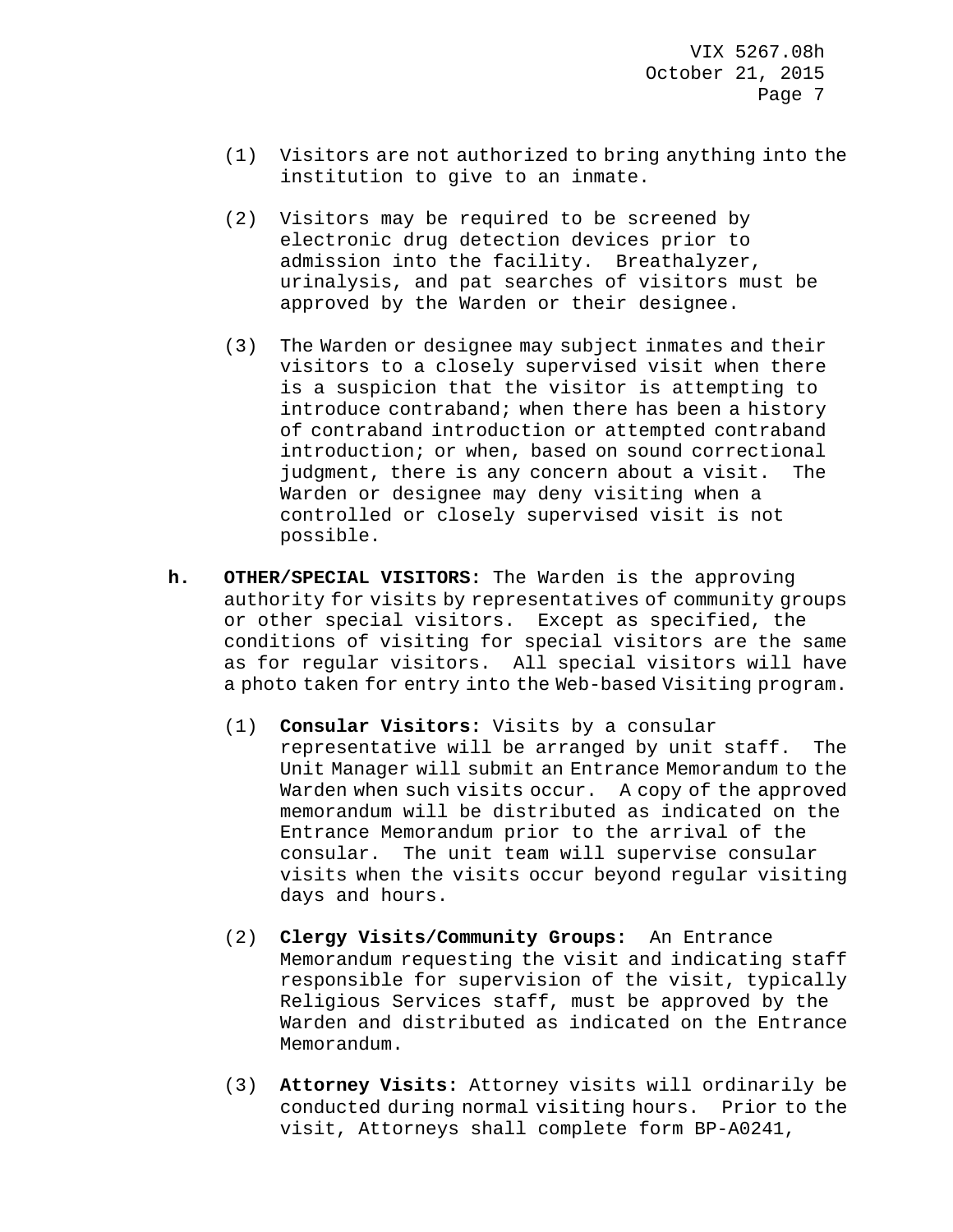Visiting Attorney Statement, along with a written request to visit, and fax or mail them to the inmate's Unit Manager, for approval of the visit. The Unit Manager will communicate approval either by phone, fax, or letter. The Attorney shall be prepared to show their Bar Association Card to staff upon entrance. Attorney/Client Rooms are available to afford a degree of privacy when needed. Normal visiting procedures will apply in cases where the attorney and inmate are involved in a personal as well as business relationship, unless prior approval for a legal visit has been granted by the Unit Manager. If privacy is required, or if the visit must occur during non-visiting hours, the visit must be coordinated by unit staff. Unit staff will also supervise the visit.

When an Attorney's Paralegal or Legal Assistant (to include investigators, etc.) requests to visit, they must complete forms BP-A0242, Paralegal or Legal Assistant Agreement, BP-A0243, Application to Enter Institution as Representative. The forms will be faxed to the Unit Manager as above.

In time-sensitive cases where the attorney arrives without prior approval or the attorney is not listed on the visiting list, the Operations Lieutenant or Duty Officer will verify the attorney's Bar Association card. Only bona fide attorneys with current pending litigation (within 10 days) will be approved in this manner. All Paralegal visits must be approved by the Unit Manager in advance of the visit, and the paralegal must be on the inmate's approved visiting list.

(4) **Law Enforcement/Investigative Visits:** Visits by law enforcement officials will be coordinated by the Special Investigations Supervisor (SIS) Lieutenant. Requests for law enforcement/ investigative visits should be made at least twenty-four (24) hours prior to the proposed visit. Every effort should be made to schedule the visit during normal business hours. The Operations Lieutenant will perform the SIS Lieutenant's responsibilities during non-duty hours or in emergency situations. The SIS Lieutenant will advise appropriate unit staff of the visit and will also supervise the visit. The visiting official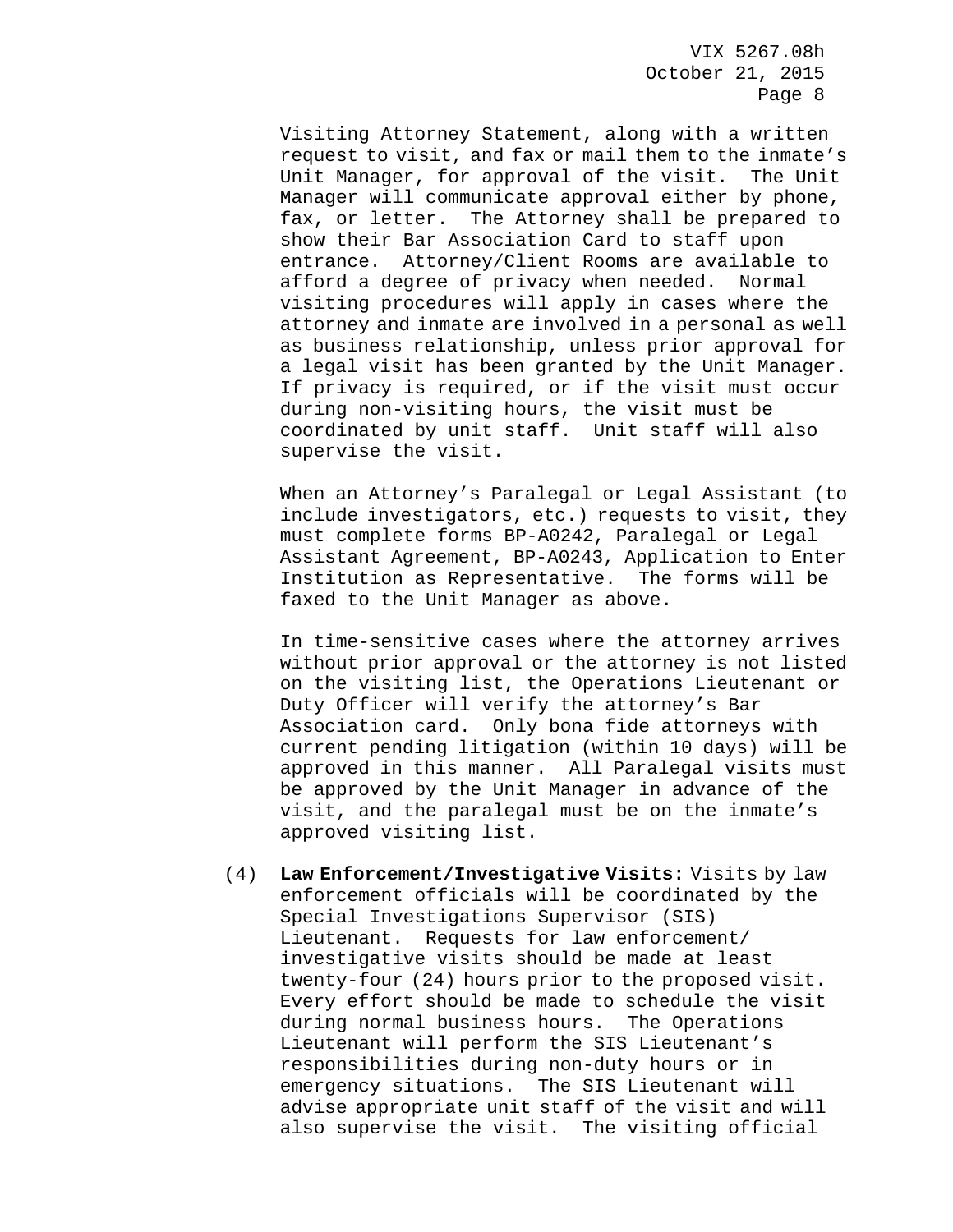will present identification and/or credentials to the Front Lobby Officer and the Control Center for verification. It is critical to determine whether the official law enforcement visit will result in the filing of a detainer or new charges, as this information could affect the inmate's safety or institution security. The Operations Lieutenant, Associate Warden (P), and CMC will be advised in the event this occurs.

## (5) **Visits to Inmates not in General Population Status:**

- (a) **Inmates in Local Hospitals:** Hospitalized FCC inmates will not normally be authorized visits. The Warden may grant an exception for gravely ill inmates; however, the visit would be limited to immediate family members. The unit team will coordinate the visit with Correctional Services to ensure the safety and security of all concerned. Visits for hospitalized FPC inmates are limited to immediate family members only and subject to the general visiting procedures of the hospital. The unit team will submit the request to visit to the Warden, through the Captain and Associate Warden (P), for approval.
- (b) **Special Housing Status Inmates:** Visits for inmates in special housing status are subject to the general visiting policy of the facility with exceptions. Visitors for inmates housed in Special Housing Units will not be processed after 1:00 p.m.
	- (i) **USP**: The operations Lieutenant and Special Housing Unit (SHU) Lieutenant will be notified when an inmate in the SHU has a visit. Visits for SHU inmates will be limited to 2 hours. SHU inmates will be secured in a non-contact visiting room.
	- (ii) **FCI I**: Special Housing Unit (SHU) non-contact video visiting will be allowed for all inmates in the SHU, with the exception of inmates on visiting restriction. Visiting will be allowed on Saturday, Sunday, Monday and Federal holidays from 8:00 a.m. to 3:00 p.m. Visits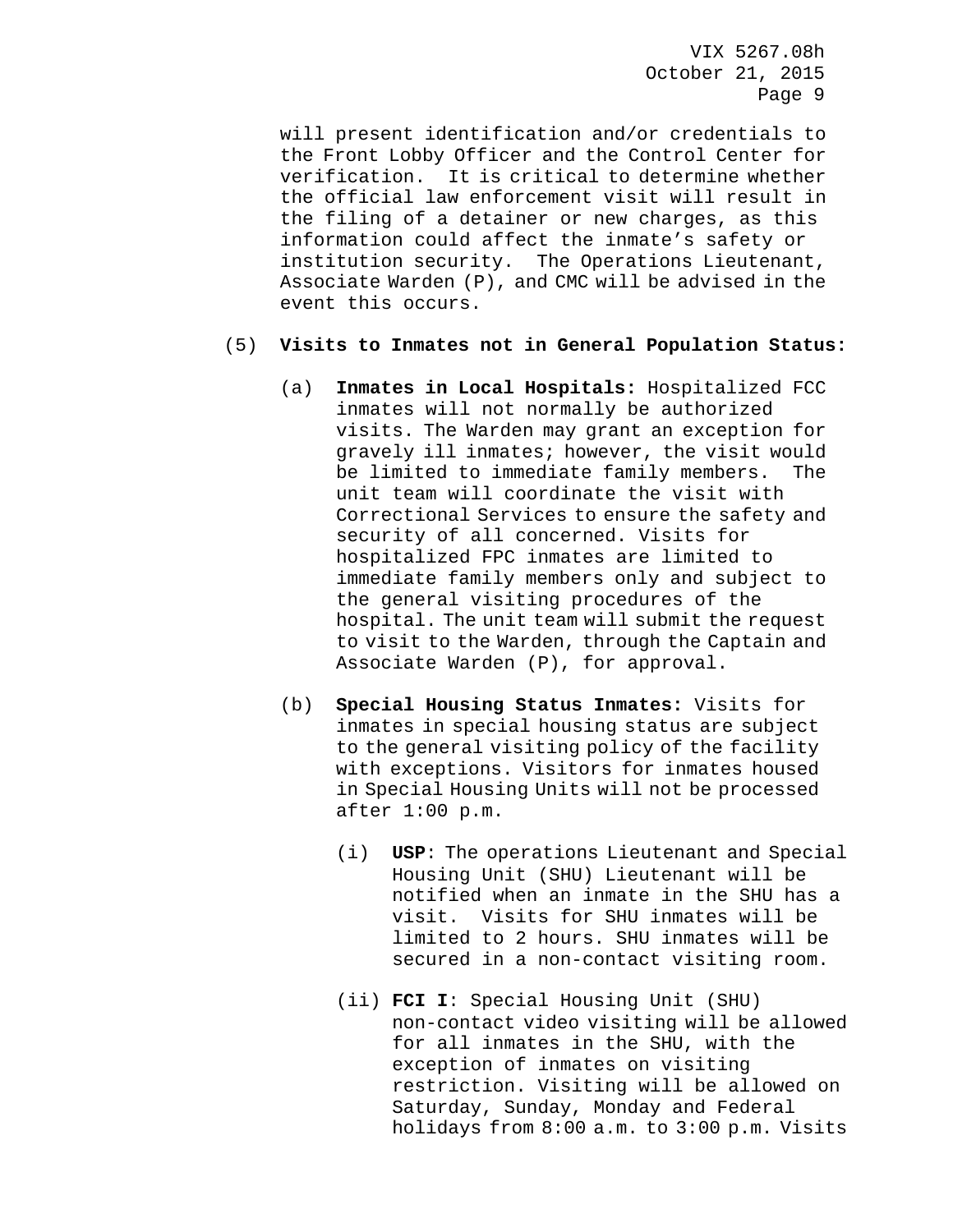will ordinarily be authorized for two-hour periods per inmate.

- (iii)**FCI II**: SHU inmates will be seated by the OIC desk. They will have no contact with other inmates or other inmates' families. SHU inmates will sit across from their visitor. The visiting room will permit a maximum of three SHU inmates at a time. If other SHU visiting families are waiting to visit, SHU visits can be limited to allow for the waiting visiting public. SHU inmate visiting hours will end one hour prior to the end of the visiting day. SHU inmate visitors will not be admitted into the visiting room less than 2 hours before the end of the visiting day.
- (iv) **Camp Inmates Confined to County Jail**: When FPC inmates are confined in the San Bernardino County Jail, the unit team will fax a copy of the visiting list to the Jail. Only individuals on the inmate's approved visiting list will be authorized<br>visitation. Inmates in County Ja Inmates in County Jail will not visit longer than three hours without permission of the Associate Warden (P), or the Warden.
- (c) **Pretrial / Holdover inmates**: Visiting for inmates on Pretrial or Holdover Status will be limited to immediate family members verified through the inmates Pre-Sentence Investigation Report. Since regular visiting lists are generally not available for those in holdover status, inmates may request visiting privileges through the Unit Manager 30 days after their arrival to the institution. Inmates in holdover status will visit under the same guidelines as inmates housed in General Population. Visiting for holdover inmates will be conducted in the visiting room On Friday's During the Hours of 8:30 a.m. to 3:00 p.m.

#### **i. VISITING ROOM DRESS CODE/BEHAVIOR:**

(1) **Inmate Dress Code:**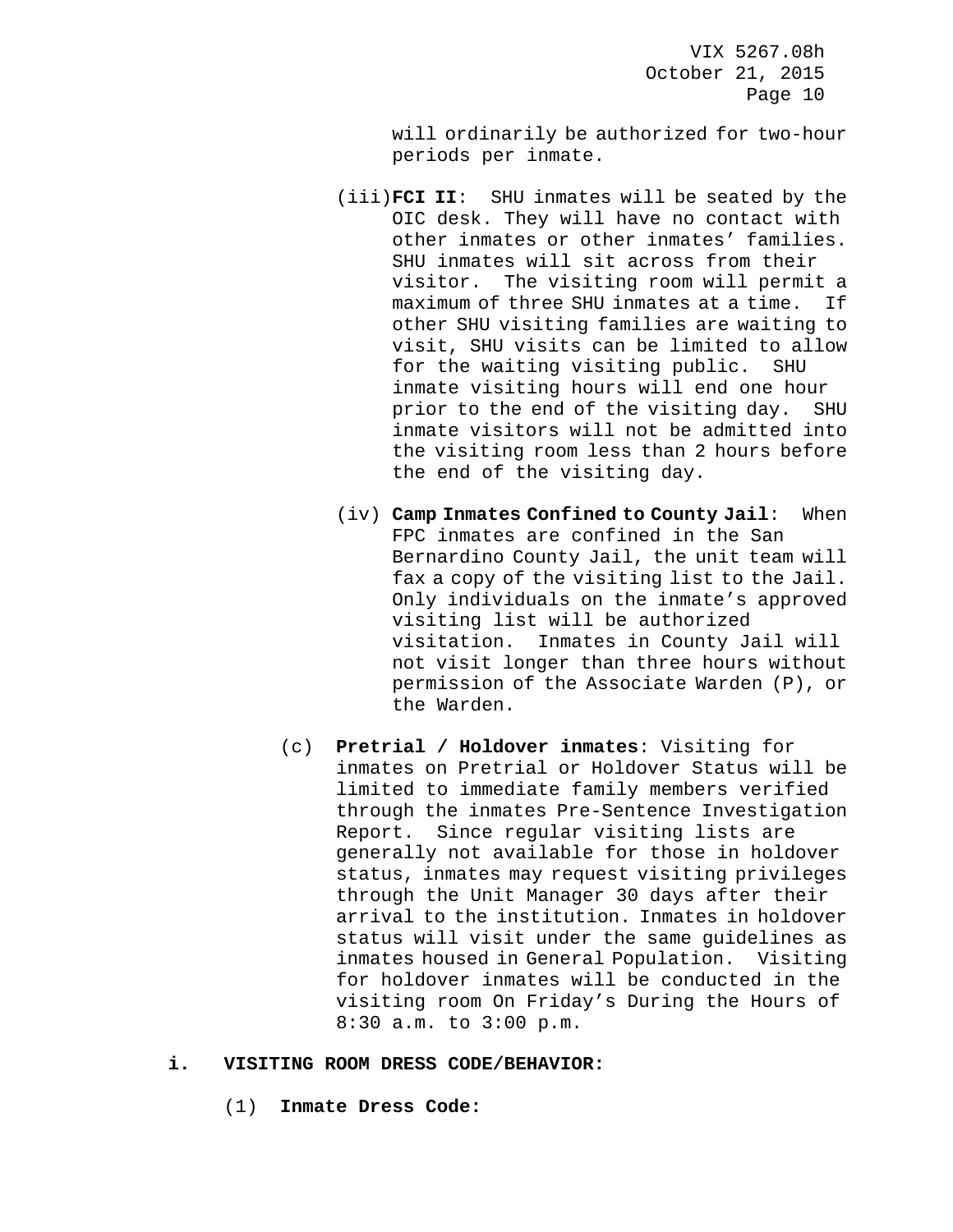- (a) **FCI I and FCI II:** Inmates entering the visiting area at both the FCI's will wear standard institution issued khaki uniforms. The shirt must be buttoned and tucked in. Rolling up the sleeves is not authorized. Trousers with torn or missing pockets, or otherwise altered, will not be allowed. A standard issue institution belt and boots/shoes are allowed. Shower shoes/thongs or athletic (tennis, running) shoes are not permitted. Socks must be worn at all times. Jackets are not allowed inside the Visiting Room.
- (b) **USP:** Inmates will enter the visiting area and change into jump suit and shower shoes provided by the visiting room Officer. The jump suit will be buttoned up. Rolling up the sleeves or pant legs is not authorized. Socks must be worn at all times.
- (c) **Camp:** Female inmates entering the visiting area will wear standard issue institution clothing. Jackets are not allowed inside the Visiting Room.
- (2) **Dress Code for Visitors:** The following restrictions on clothing will be strictly enforced:
	- (a) Tops will cover the upper body, including stomach, chest/breasts, and back. Tank tops are not permissible. Clothing made of see-through material will not be permitted. Dresses, skirts, or tops that wrap around the body, and/or any dress or skirt with a slit above the top of the knee will not be permitted.
	- (b) Skirts, or dresses must not be shorter than two inches above the mid-knee for persons over 10 years of age. Tight or form fitting dresses such as knit, Spandex, or any other material that is form fitting will not be permitted. Clothing with suggestive or offensive words or pictures will not be permitted.
	- (c) Any "pantyhose" type leggings, Jeggings, Spandex, leotards, etc. (any pants that are skin tight, regardless of the material), or pants with holes, will not be permitted unless the lower body is covered by an appropriate length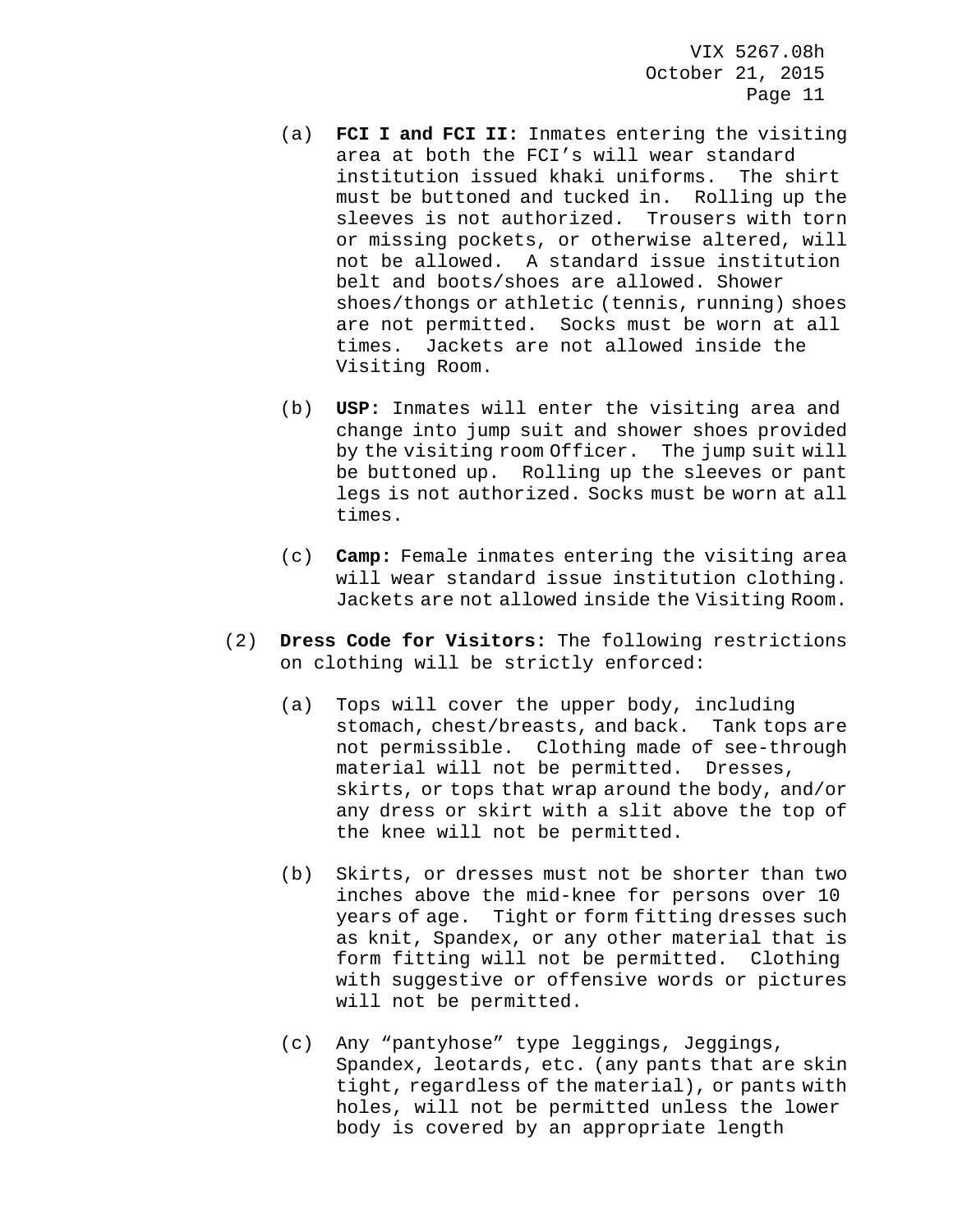dress/skirt.

- (d) Beach style footwear (i.e., flip-flops, shoes without a back strap, etc.) may not be worn. Footwear with rolling wheels is not permitted.
- (e) Any clothing accessible to the inmate population through the commissary such as sweat pants, sweat shorts, and plain white T-shirts are not permitted. Any khaki or tan colored pants, shirts, jackets or coats are not permitted.
- (f) No head-wear such as hats, visors, head wraps or headbands (with exception to religious head-wear) will not be permitted. Sun glasses, or any hooded jackets or shirts will not be permitted in the visiting room.
- (g) Any clothing not noted above that is deemed inappropriate for wear in a correctional facility will not be authorized. Provocative and/or excessively revealing attire will not be permitted in the correctional facility.
- (3) **Inmate Behavior in the Visiting Room:** Inmates are expected to follow the regulations and behavior standards at all times. Any failure to do so will result in disciplinary action against the inmate.
	- (a) Inmates will be permitted to embrace and kiss their visitors within good taste at the beginning and end of a visit.
	- (b) Inmates will not be permitted to hold the hand of a visitor, or be permitted to put their arms around their visitors and/or on the back of their visitor's chair. Inmates/visitors will sit across from each other.
	- (c) Inmates are not permitted to move around the visiting room, unless otherwise instructed by a staff member. They are not permitted movement into the vending machine area and are not permitted to go near the visitors' restrooms.
	- (d) An inmate or visitor must not move any chairs from their location. There will be no circle of chairs permitted.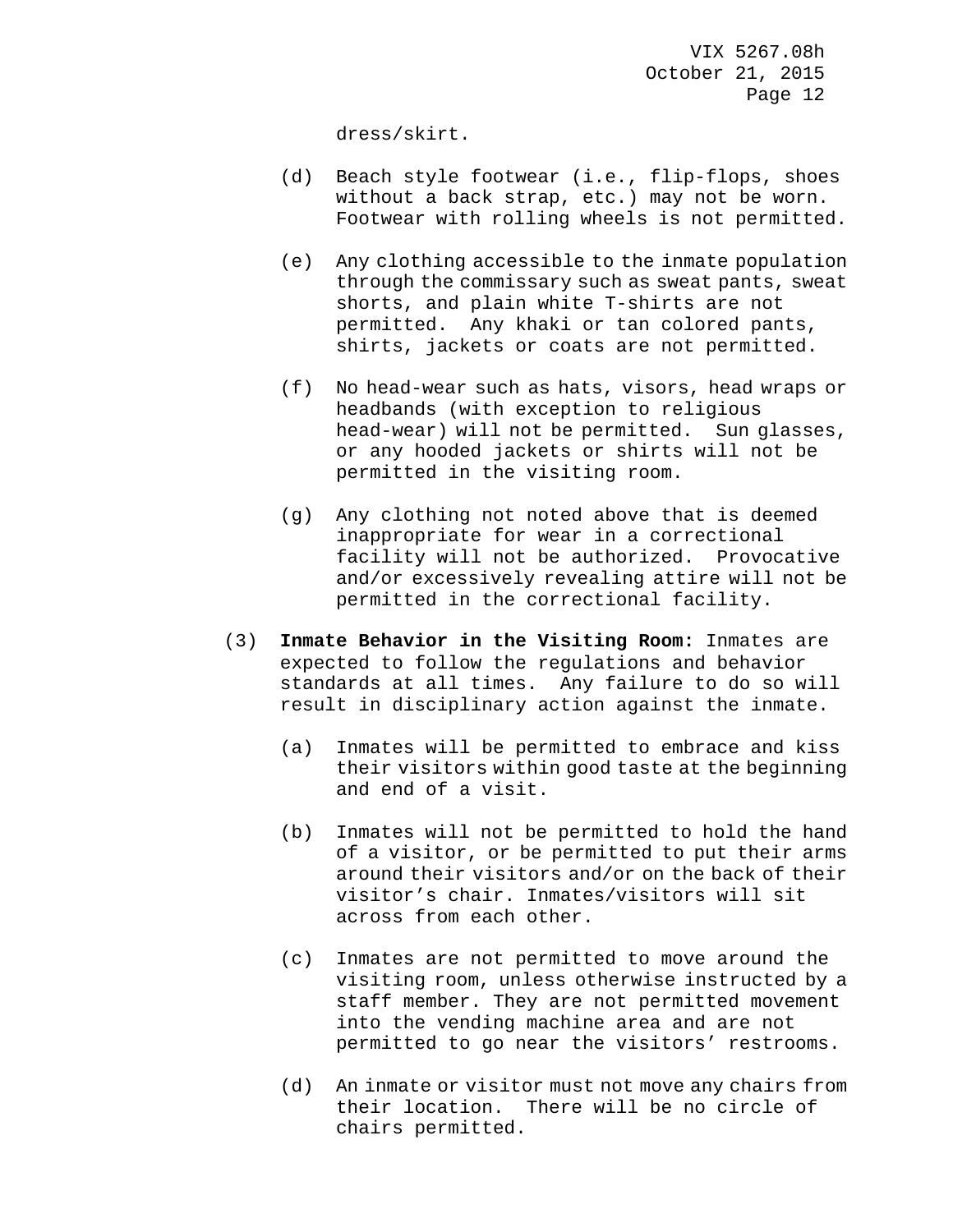- (e) Inmates will not be permitted to handle visitor's change purses, or currency of any kind. Inmates will not be permitted to cover their hands or face with any covering such as an infant's receiving blanket or other authorized item.
- (f) Inmates will be expected to sit with their front side facing the center of the visiting room.

## **j. ADMINISTRATIVE RESPONSIBILITIES:**

- (1) The Captain is responsible for training all staff assigned to Visiting Room posts, as well as the overall appearance and operation of the visiting area.
- (2) Unit Staff will update the Web-based Visiting program and maintain a copy of the current approved visiting list in each inmate's central file for backup purposes.
- (3) The Operations Lieutenant will ensure visiting policy is adhered to, and all visiting room staff are enforcing institution rules and regulations.
- (4) The Visiting Room Officer(s) will ensure proper visiting procedures are followed and a high level of sanitation is maintained in the visiting room.
- (5) All staff assigned to the visiting room will be dressed in a "Class A" uniform to include a tie.
- **k. Prohibited Items:** Recording Equipment or Cameras of any kind are not allowed on the premises without the Warden's written permission. Food and beverages may not be brought into the institution. Visitor purses, coats and jackets not worn, cell phones, pagers, or other electronic devices must be secured in their vehicles. All visitors' keys and vehicle remotes must be stored with the Lobby Officer in the key retention box or visitor locker if provided.
- **l. Penalties for Violation(s) of Visiting Regulations:** Any act or effort to violate the visiting regulations of the institution may result in disciplinary action against the inmate. These actions may include, but are not limited to, extended visiting restrictions. Prosecution may be initiated against visitors and inmates when criminal violations occur.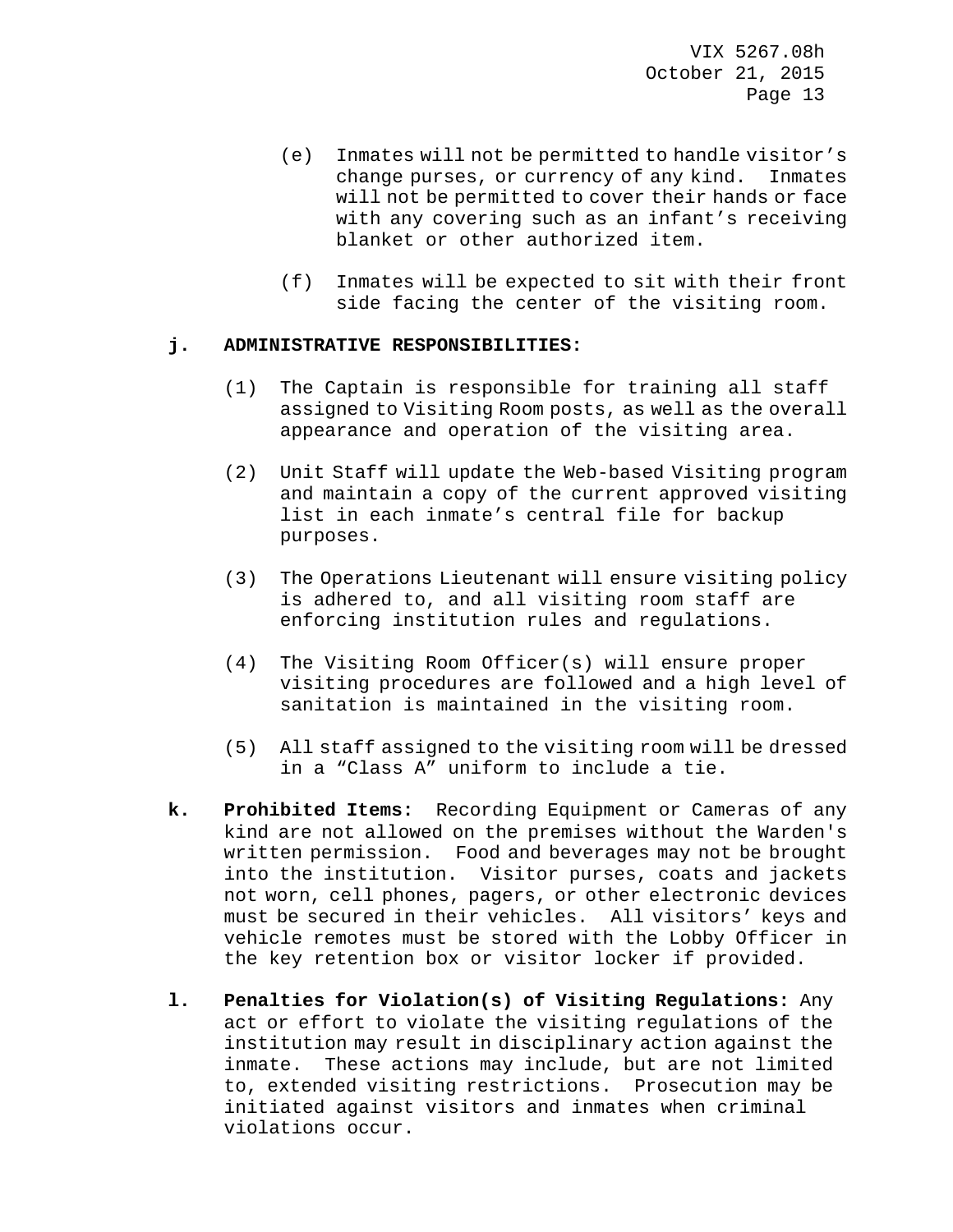- **m. Denial of Visit(s):** Inmate visitors who do not meet visiting requirements will be denied entry into the institution. The Operations Lieutenant will be notified of the proposed denial by either the Front Lobby Officer or the Visiting Room Officer. Inmate visitors who do not adhere to the visitor dress code will be given the opportunity to change into appropriate attire prior to being denied the visit. The Operations Lieutenant will be advised of any visitor who did not meet the dress code requirements. Under no circumstances will the visit be denied by staff unless the visitor decided voluntarily to decline the visit. The Operations Lieutenant or the IDO will notify the visitor of the denial.
- **n. Termination of Visitation:** Any act or effort to violate the visiting regulations of the institution may result in the immediate termination of the visit. The IDO in consultation with the Operations Lieutenant has the authority to terminate or prohibit any visit for reasons of improper conduct or failure to comply with visiting regulations on the part of the inmate or visitor. The Operations Lieutenant or the IDO will be the staff members authorized to terminate any visitation. Under no circumstances will Visiting Room Officers terminate any visits.

## **6. RESPONSIBLE DEPARTMENT**: Correctional Services

Approved by:

//s//

 $\overline{\phantom{0}}$ Randy L. Tews Warden, FCI-I

//s//

j. Calvin Johnson Warden, FCI-II/SPC

//s//

j.

Richard B. Ives Warden, Complex